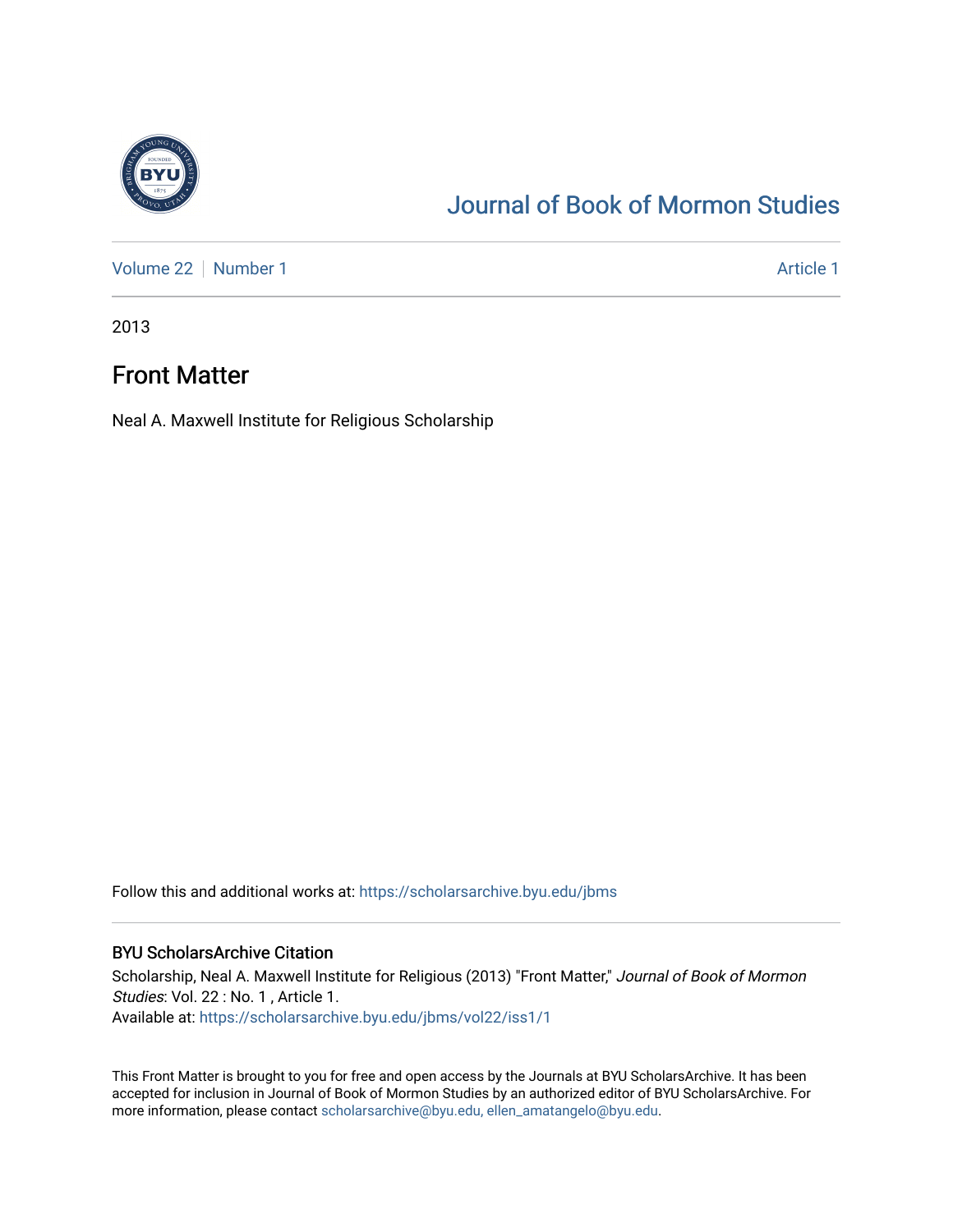**Sealings and Mercies: Moroni 10** 4

**Joseph Smith Papyrus I** 20

**2013 VOLUME 22 NUMBER 1**

**Abraham and Idrimi** 34

**The Zoramites and Costly Apparel** 40

# Journal FREDOOK of Mormon

OTHER RESTORATION SCRIPTURE A N D

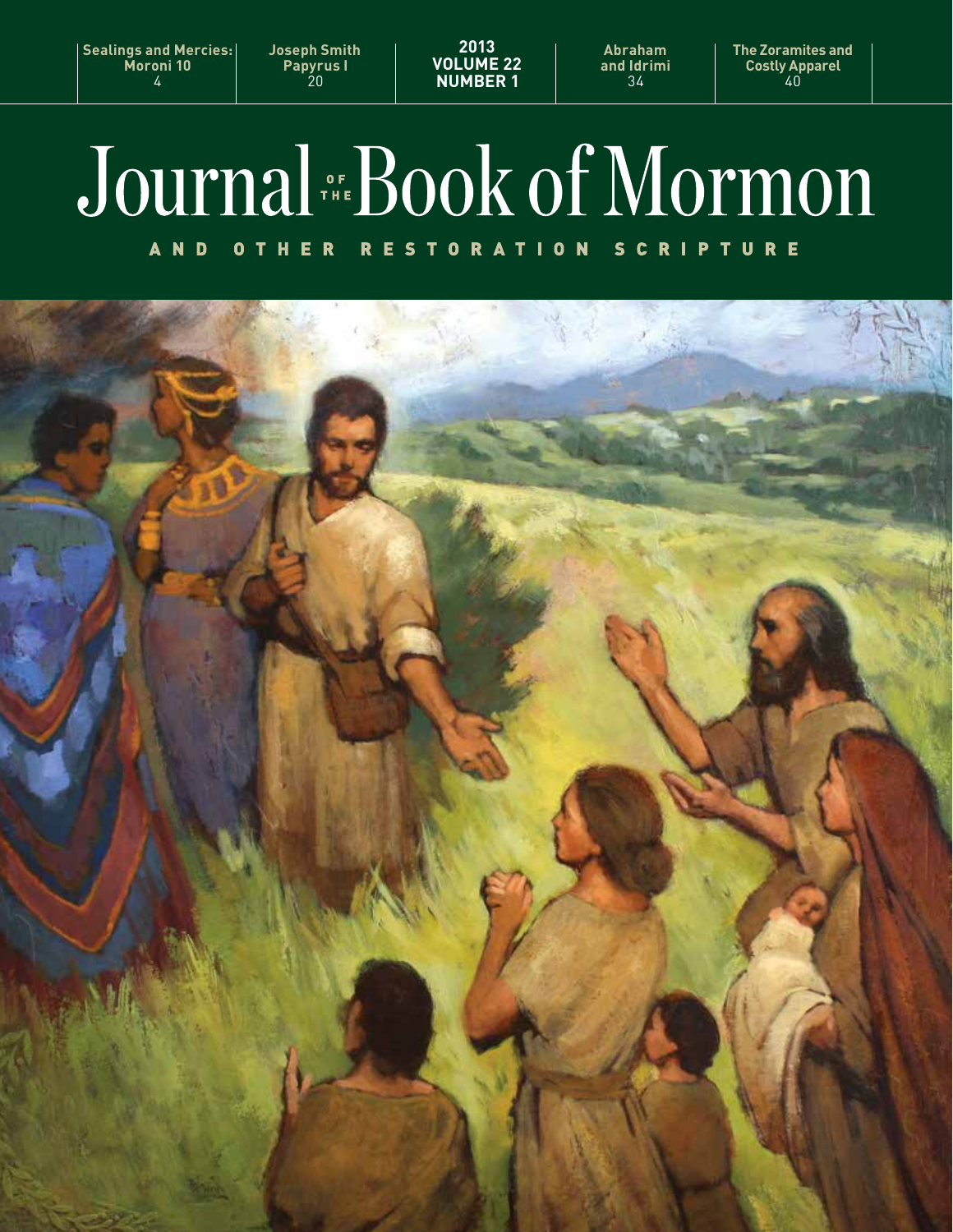**FRONT COVER:** Prepared to Receive ANNIE HENRIE • 2013

**© 2013 Annie Henrie. All rights reserved.**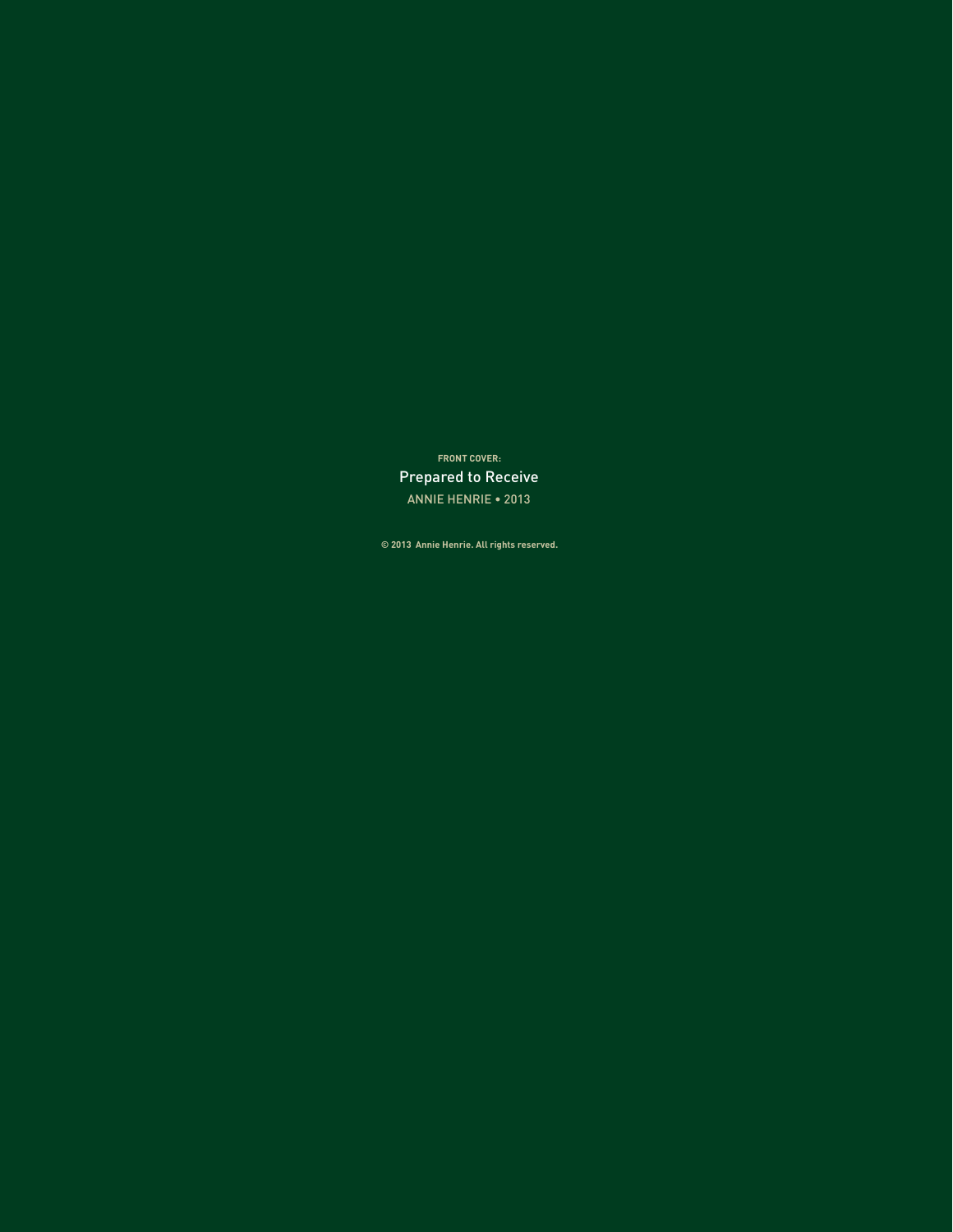# OF<br>The

#### AND OTHER RESTORATION SCRIPTURE

#### **VOLUME 22 • NUMBER 1 • 2013**





20

#### **THE RELIGIOUS AND CULTURAL BACKGROUND OF JOSEPH SMITH PAPYRUS** I

#### **Kerry Muhlestein**

What did Egyptian priests know about biblical characters and how did they know? Why did they incorporate biblical names in their papyri?



34

#### **ABRAHAM AND IDRIMI John Gee**

The autobiography of Idrimi, a near contemporary of Abraham, compares well with Abraham's narrative in both subject and form.



#### 40

#### **THE ZORAMITES AND COSTLY APPAREL: SYMBOLISM AND IRONY**

#### **Parrish Brady and Shon Hopkin**

This literary analysis examines the costly apparel of the Zoramites as evidence of their pride and contrasts the humility of the poorly clad Zoramites whom they cast out.



#### 54

#### **HOW MUCH WEIGHT CAN A SINGLE SOURCE BEAR? THE CASE OF SAMUEL D. TYLER'S JOURNAL ENTRY**

#### **Matthew Roper**

Relying exclusively on Samuel D. Tyler's journal account of 25 September 1838 to situate the Book of Mormon city of Manti is questionable.



#### 58

#### **KIRTLAND CAMP, 1838: BRINGING THE POOR TO MISSOURI**

#### **Alexander L. Baugh**

S.D. Tyler's journal was written during Kirtland Camp's march to Adam-ondi-Ahman. This brief article explains the nature of Kirtland Camp.



#### 62

#### **WORTHY OF ANOTHER LOOK: Reusages of the Words of Christ**

#### **John W. Welch**

Jesus quotes significantly in 3 Nephi 15–18 from the Sermon on the Mount as recorded in 3 Nephi 12–14; a similar phenomenon is found in the New Testament.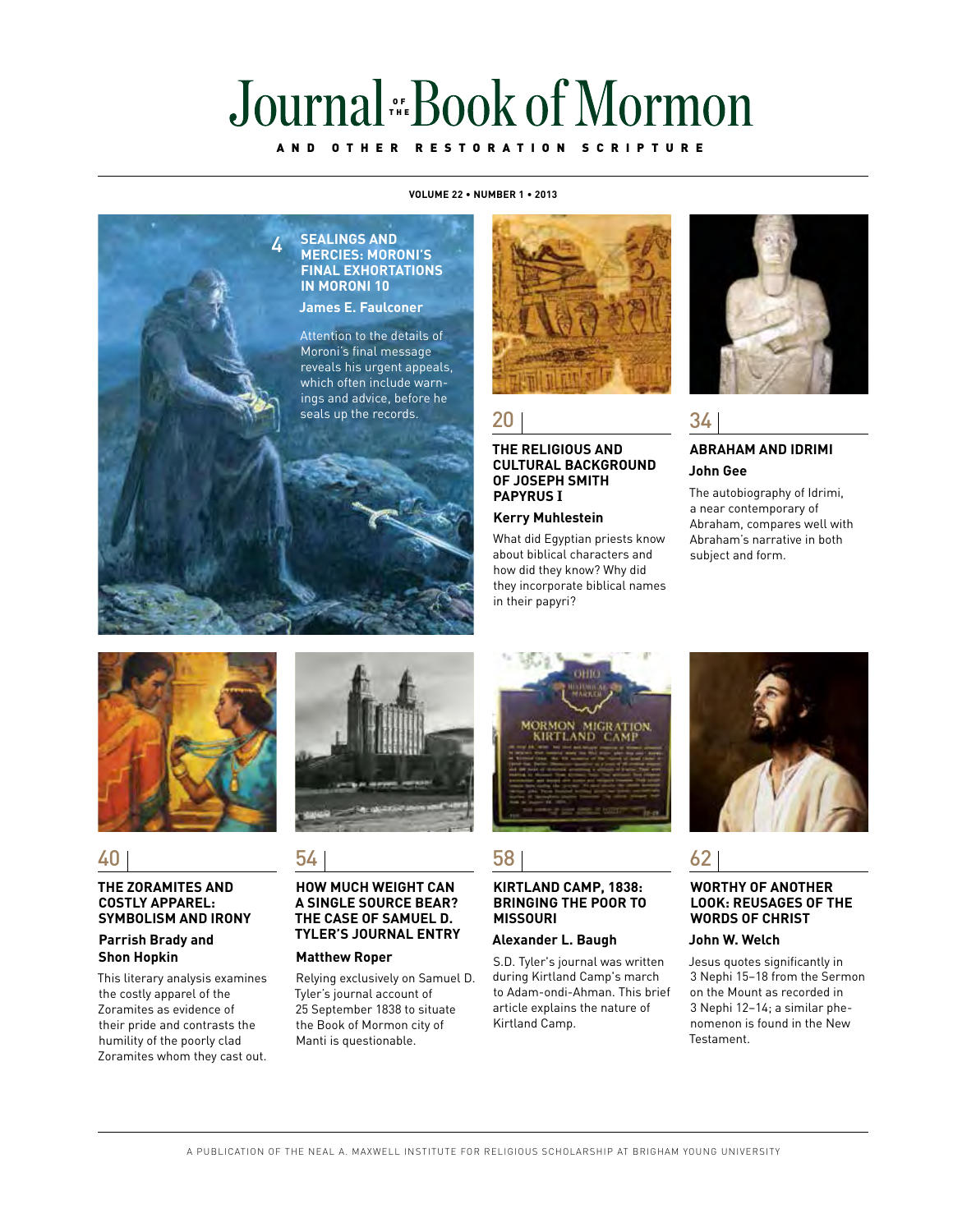#### Journal Book of Mormon OF<br>The

AND OTHER RESTORATION SCRIPTURE

#### **VOLUME 22 • NUMBER 1 • 2013**

Published by the Neal A. Maxwell Institute for Religious Scholarship

#### **EDITOR**

Paul Y. Hoskisson

#### **PRODUCTION EDITOR**

Shirley S. Ricks

#### **EDITORIAL STAFF**

Joseph P. Bonyata Don L. Brugger Sandra A. Thorne Caitlyn Ainge Jessica R. Allen Melissa Hart Caroline B. Larsen

#### **DESIGN**

Stephen Hales Creative, Inc.

© 2013 All rights reserved

The *Journal of the Book of Mormon and Other Restoration Scripture* (ISSN 1948-7487 [print], 2167-7565 [online]) is a peer-reviewed journal dedicated to promoting understanding of the history, meaning, and significance of the scriptures and other sacred texts revealed through the Prophet Joseph Smith. These include the Book of Mormon, the Doctrine and Covenants, the Pearl of Great Price, and the Joseph Smith Translation of the Bible.

*Journal of the Book of Mormon and Other Restoration Scripture* is published twice a year. For subscription information, see http://maxwellinstitute.byu.edu/subscribe.

Back issues of the *Journal* are on the Internet at jbmrs.byu.edu.

#### **SUBMITTING ARTICLES**

Contributions dealing with all aspects of these texts and their contents are invited, including textual, historical, cultural, archaeological, and philological studies. To be considered for publication, submissions must be consistent with a faithful Latter-day Saint perspective and make a significant contribution to our understanding. Only completed manuscripts will be considered for publication. Manuscripts should be submitted electronically to jbmrs@byu.edu.

Submission guidelines, including a style guide, are found at http://maxwellinstitute.byu.edu/publications/jbms/?guidelines.



NEAL A. MAXWELL INSTITUTE FOR RELIGIOUS SCHOLARSHIP

Neal A. Maxwell Institute for Religious Scholarship Brigham Young University • Provo, Utah 84602-5990 USA Phone: 801.422.9229 • Toll-free: 800.327.6715 FAX: 801.422.0040 E-mail: jbmrs@byu.edu Web: jbmrs.byu.edu

# **LETTERS**

#### *Journal* **Cover and Contents**

My very first impression of the *Journal of the Book of Mormon and Other Restoration Scripture* [21/2] was "WOW!!!"

What initially caught my eye on the cover was the word in Arabic; then I saw *logos* [in Greek], and I immediately realized the intent of the whole cover: you were going to give us some words about the word *word*! When I turned to page 2, my eye was drawn to the Paleo-Hebrew word there, and I guessed it was someone's name: of course, it was Benjamin.

I immediately went to my historical notes on ancient linguistics, and sure enough, I found Paleo-Hebrew. Moses wrote in Paleo-Hebrew, but I believe that King Benjamin wrote in reformed Egyptian. Had King Benjamin been writing in 130 bc Jerusalem, he might have known Paleo-Hebrew, but the Aramaic script, brought over by the Jews of the Babylonian exile, was becoming popular by then. But it was interesting nonetheless.

#### **JOHN NICHOLSON**

*Thank you for your enthusiastic welcome of the* Journal. *I appreciate feedback. I also admit taking artistic license with our illustrations: We have no clue what a Nephite script based on Paleo-Hebrew would have looked like after more than 350 years in the New World. But it would not have looked like the Aramaic block script adopted at least a decade or seven after Lehi left Jerusalem.*

#### **More Feedback**

Today I was delighted to receive the *Journal of the Book of Mormon and Other Restoration Scripture* [21/2]. I always enjoy reading the wide variety of articles in the Journal. I wish to mention two issues.

1. I was intrigued by the cover. My immediate reaction was to search for use of the Deseret Alphabet, and you did not disappoint me.

2. A personal point: I am repeatedly disheartened to see illustrations of King Benjamin's sermon that show in the background a beautiful pyramid in Maya style but then in the foreground a tall, rickety platform of timber on which King Benjamin is perched.